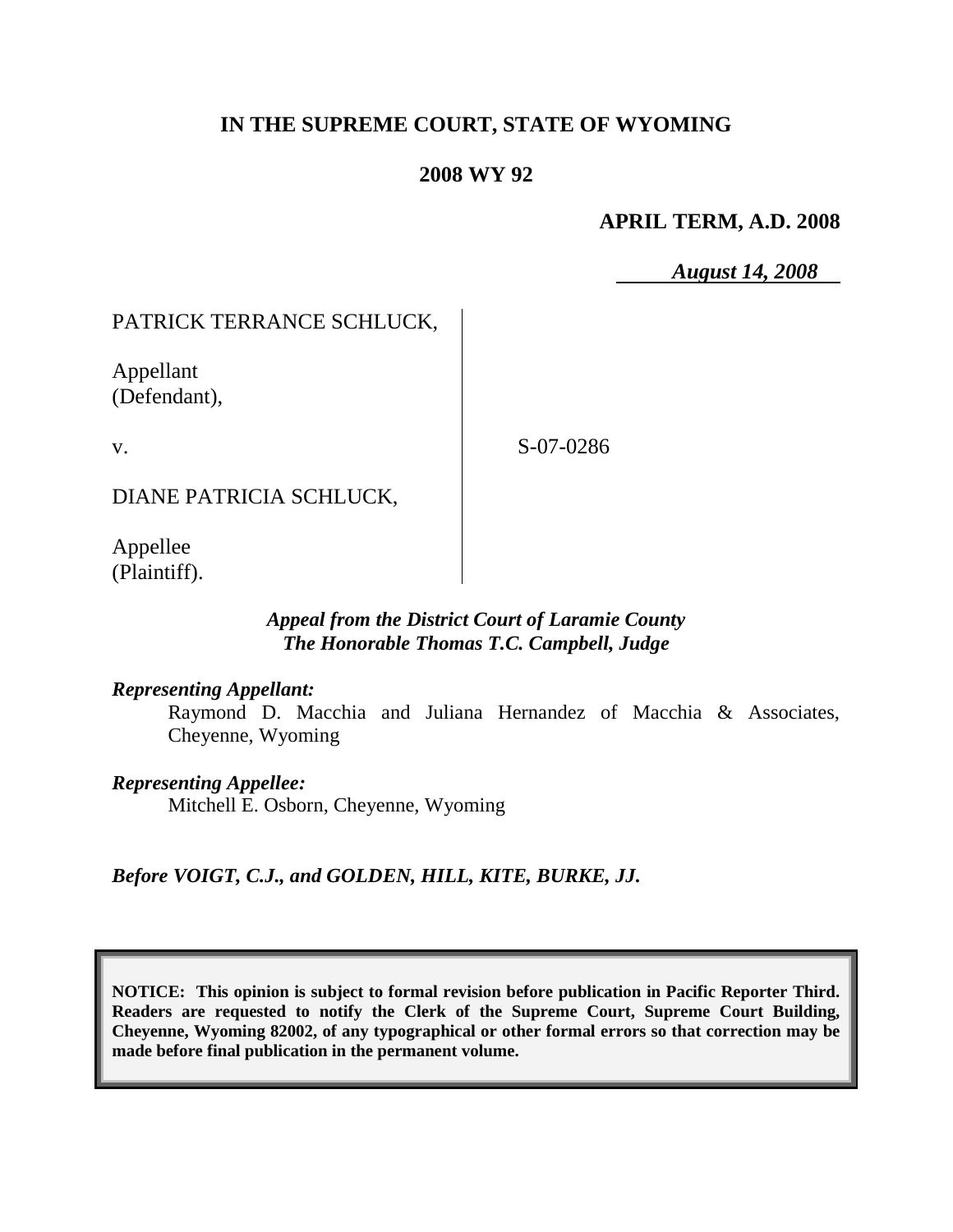**GOLDEN**, Justice.

[¶1] Patrick Terrance Schluck (Husband) and Diane Patricia Schluck (Wife) were divorced on July 25, 1997. Pertinent to this appeal, the decree of divorce included this provision:

> [Husband] shall pay alimony to [Wife] in the sum of Eight Hundred Dollars (\$800.00) per month. Said payments shall be made by direct payment from the Office of Personnel Management to any bank account designated by [Wife]. Said payments shall begin on July 15, 1997, and shall continue on or before the  $15<sup>th</sup>$  of each and every month thereafter until [Wife] dies, re-marries, or until [Husband] dies, at which time [Husband's] alimony obligation herein shall cease entirely. This payment shall be paid directly from [Husband's] retirement annuity from the Office of Personal [sic] Management.

[¶2] On April 23, 2007, Husband, citing a material change in circumstances, sought to modify or terminate the alimony obligation.<sup>1</sup> After a trial, the district court denied Husband's request. In this appeal, Husband contends the district court abused its discretion in determining there was not a substantial change in circumstances warranting modification or termination of his alimony obligation.<sup>2</sup>

[¶3] We reject Husband's contention of error for the simple reason that Husband has failed to provide this Court with an adequate record to permit rational review of the district court's decision. *Erhart v. Evans*, 2001 WY 79, ¶ 18, 30 P.3d 542, 547 (Wyo. 2001) (it is the appellant's burden to provide this Court with an adequate record). The record presented for our review consists only of the pleadings filed by the parties, the district court's decision letter and its order. Husband has not provided a transcript of the trial, nor has he submitted a statement of the evidence pursuant to W.R.A.P.  $3.03^{3}$ 

 $3$  W.R.A.P. 3.03 states:

 $\overline{a}$ <sup>1</sup> Wyo. Stat. Ann. § 20-2-116 (LexisNexis 2007) provides that after a decree for alimony is entered, the court may, on the petition of either party, revise or alter the decree respecting the amount of alimony. This Court has held that a party seeking modification or termination of alimony must establish that there has been a material and substantial change of circumstances since the entry of the decree. *Maher v. Maher*, 2004 WY 62, ¶ 9, 90 P.3d 739, 743 (Wyo. 2004) (and cases cited therein).

<sup>2</sup> A district court's decision concerning alimony is reviewed for an abuse of discretion. *Harshberger v. Harshberger*, 2005 WY 99, ¶ 5, 117 P.3d 1244, 1248-49 (Wyo. 2005).

If no report of the evidence or proceedings at a hearing or trial was made, or if a transcript is unavailable, appellant may prepare a statement of the evidence